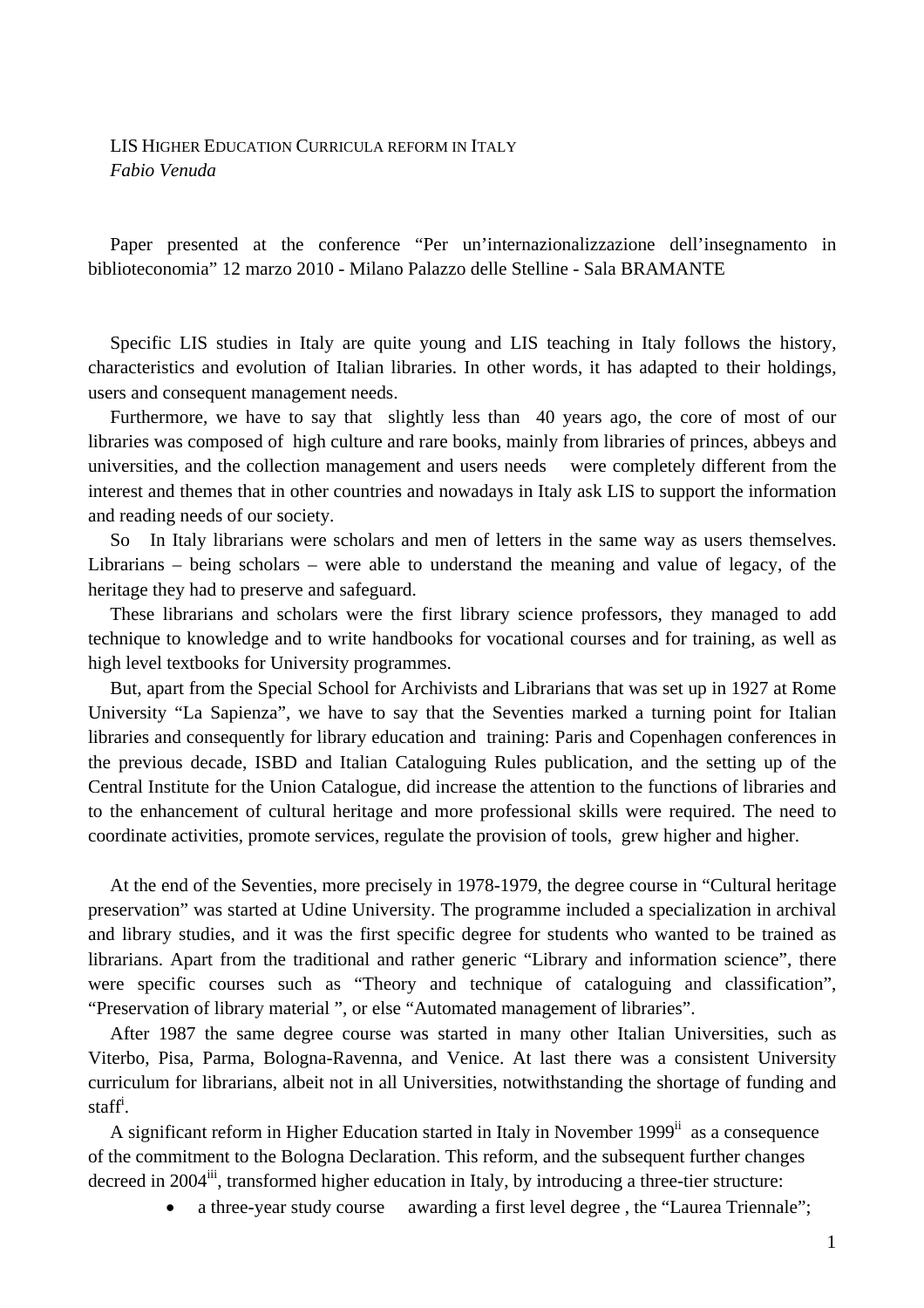• a second level, where first level graduates can then attend a two-year course awarding a "Laurea Magistrale" (called "Laurea Specialistica" before 2004)<sup>iv</sup>;

• and finally, the third level, where the graduates holding a "Laurea Magistrale" who pass a selection, can enter the third cycle of University education, which is the Doctorate, and which usually lasts three years.

The reform of Higher Education envisaged also the possibility of starting specialization and master courses on specific topics. According to the subject, length and qualifications required, either a "Laurea Triennale"or a "Laurea Magistrale" would be necessary to apply.

The three-tier education provided by the reforms, that is Laurea Triennale, Laurea Magistrale and Research Doctorate, were comparable to the structure envisaged by the Bologna Declaration, that is Bachelor, Master and Doctoral degrees.

In accordance with the commitment undersigned in the Bologna declaration, the reform introduced the European Credit Transfer and Accumulation System, whereby 180 Credits were needed for "Laurea Triennale" and further 120 Credits were needed for "Laurea magistrale".

Thanks to these reforms, first level graduates were given a good knowledge of the scientific methods and contents, with the aim of enabling them to find a job and to carry out professional activities.

"Laurea Magistrale" graduates were offered an advanced training for highly qualified activities in specific domains**<sup>v</sup>** while the *Research Doctorate* instead provided the còmpetences needed to carry out highly qualified research at Universities, public institutions or private bodies**vi** and it was considered as an academic qualification to be assessed only for scientific research**vii** (at least as indicated by several decrees and law). Specialization courses (also considered as third cycle courses) had instead the purpose of providing students with the knowledge and abilities needed for certain professional activities, they were established by law, the study period could vary, but it could be no less than two years; for instance, some specialization courses in Medicine or Surgery could be five or six years courses, with 300-360 Credits. Universities can independently start first and second level Master classes and lifelong learning education (after a Laurea Triennale or Laurea Magistrale), also in cooperation with other Italian or foreign institutions.

As for Library and Information Studies, the reform has envisaged for Italian Universities the possibility to award a Laurea Triennale in Cultural Heritage Studies with a wide range of curricula ranging from arts and archaeological to environmental heritage, music, cinema, recreation and so on. There is however also a curriculum in Archival and Library Heritage, targeted for librarians and archivists.

Students who hold a Laurea Triennale can instead enrol to a specific Laurea Magistrale in Archival and Library Studies. In both curricula, students can, nay are encouraged to, take a stage at institutions or enterprises under an agreement with the University in order to have a working experience and to acquire professional expertise.

As for the third cycle, the Research Doctorate, students who hold a Laurea Magistrale can take the entrance exam to the "Research Course in Bibliographic, Archival, Documentary Sciences and the Preservation and Restoration of Archival and Book Heritage", one of the first Doctoral programmes in Italy, which started in 1998/1999 thanks to a joint initial collaboration of the Universities of Udine, Rome and Milan and then to the cooperation with the Universities of Calabria, Tuscia, Florence, Cattolica del Sacro Cuore in Milan and Tor Vergata in Rome.

Other Doctoral programmes dealing with books and librarians are implemented by Universities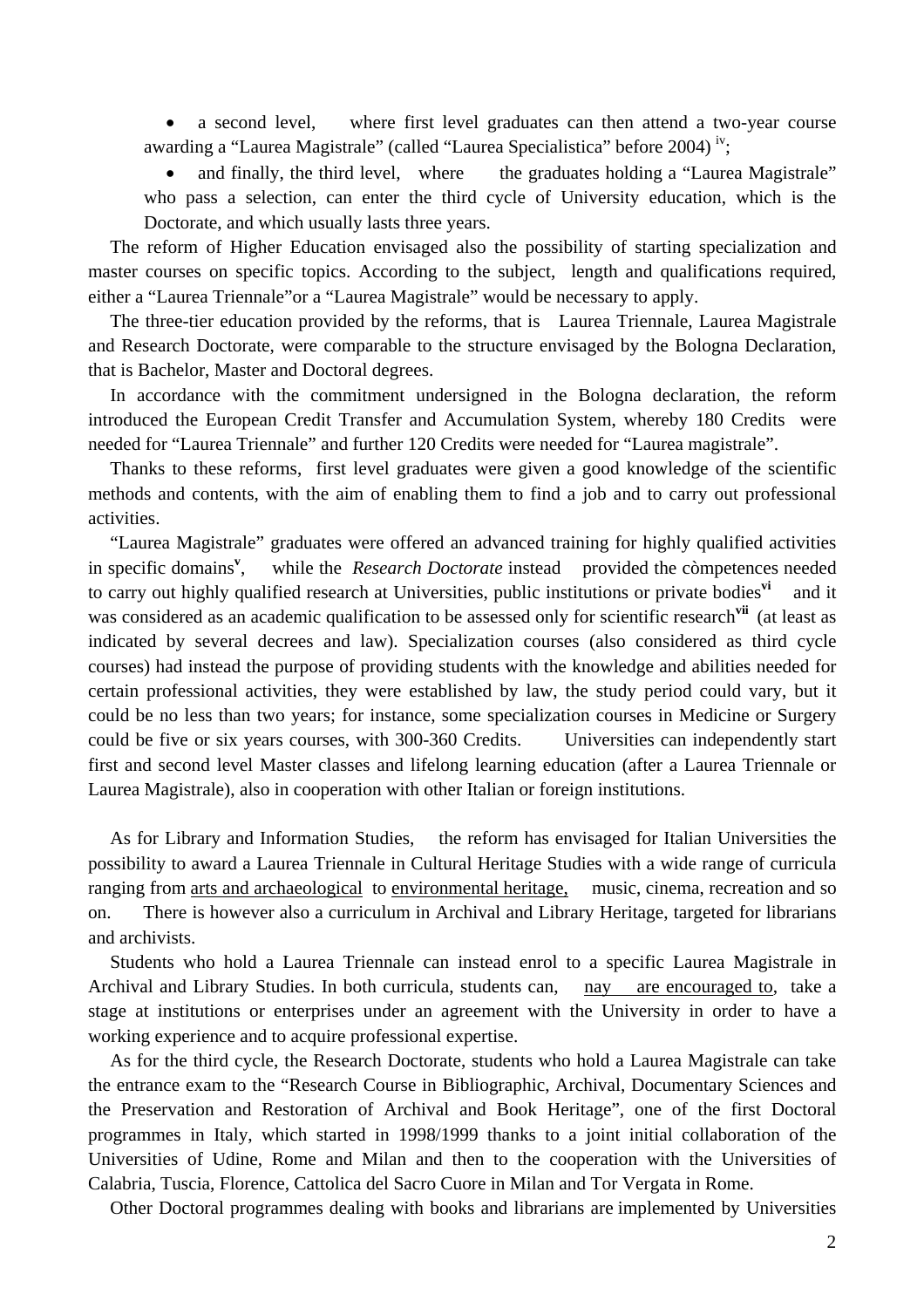interested in offering a wider range of educational opportunities, such as, for instance, the "Doctorate in humanistic studies at Trento University, and the "Doctorate in Library and Documentary sciences" at "La Sapienza" University in Rome.

As for specialization courses, a second level programme in Archival and Library Heritage has been implemented at the Special School in Rome with seven different routes ranging from Librarian to Palaeographer archivist.

Master courses are quite numerous; they focus on investigating different topics of librarianship, and they start if Universities have the necessary funding and if a minimum number of students apply. Just to mention a few, there is the second-level International Master in "Digital Libraries Learning", which is a joint venture among Parma, Oslo (Norway) and Tallinn University (Estonia), and the first level Master "Archiving the future: organization and management of paper and digital documents in public administrations organized by the Verona University.

## *Weaknesses*

So, We can say that nowadays Italian students can rely on a specific professional programme aimed at training librarians, that is a two-tier University course in Library Science, comparable to other University courses aimed at training other intellectual professionals in However, the innovation process is slackened by a few weaknesses. For instance, the Italian Ministry for education and research has classified the disciplines taught at Universities in such a way that Library and Archival Studies are included in Historical sciences, as if they were only aimed at managing and preserving historical documentation and sources. In fact they have traditionally been considered as functional to, and dependent on, historical studies and not as independent studies, as they truly are and as they are considered abroad. This implies that nowadays – according to the Ministry – Library Science is, for instance, separated from Information Science, which is included in Engineering Studies.

Library Science is included instead in a wider range of topics related to Cultural Heritage preservation, among which studies on the preservation and management of any expression of the arts and recreation, ranging from museums to archaeological sites, sculptures, paintings and photographs. Many topics that would be useful to the teaching of Library and Information Science are not included, instead they are in other completely separate disciplinary fields such as Sciences, Law, Communication studies, Economics and so forth.<sup>ix</sup>

The reform triggered by the Bologna process has surely better defined the course study that enables Italian students to acquire a specific training as librarians. These courses are consistent with the three-tier model based on the credits system. Students can then move to other European Universities and integrate these experiences in their study course. Although, sometimes we have to say that Italian students find it difficult even to move from one Italian institution to another and to integrate their study course with other programmes in other Italian Universities.

The reform has provided for specific degree courses in the three-tier structure that did not exist before. Curricula are more specialized and more profession-oriented (also through stage periods, whose value is often underrated), even though students come from different classical studies backgrounds.

Actually the three-cycle programmes in Library Science would include many useful and advanced profession-oriented courses, BUT they do not always start, mainly on economic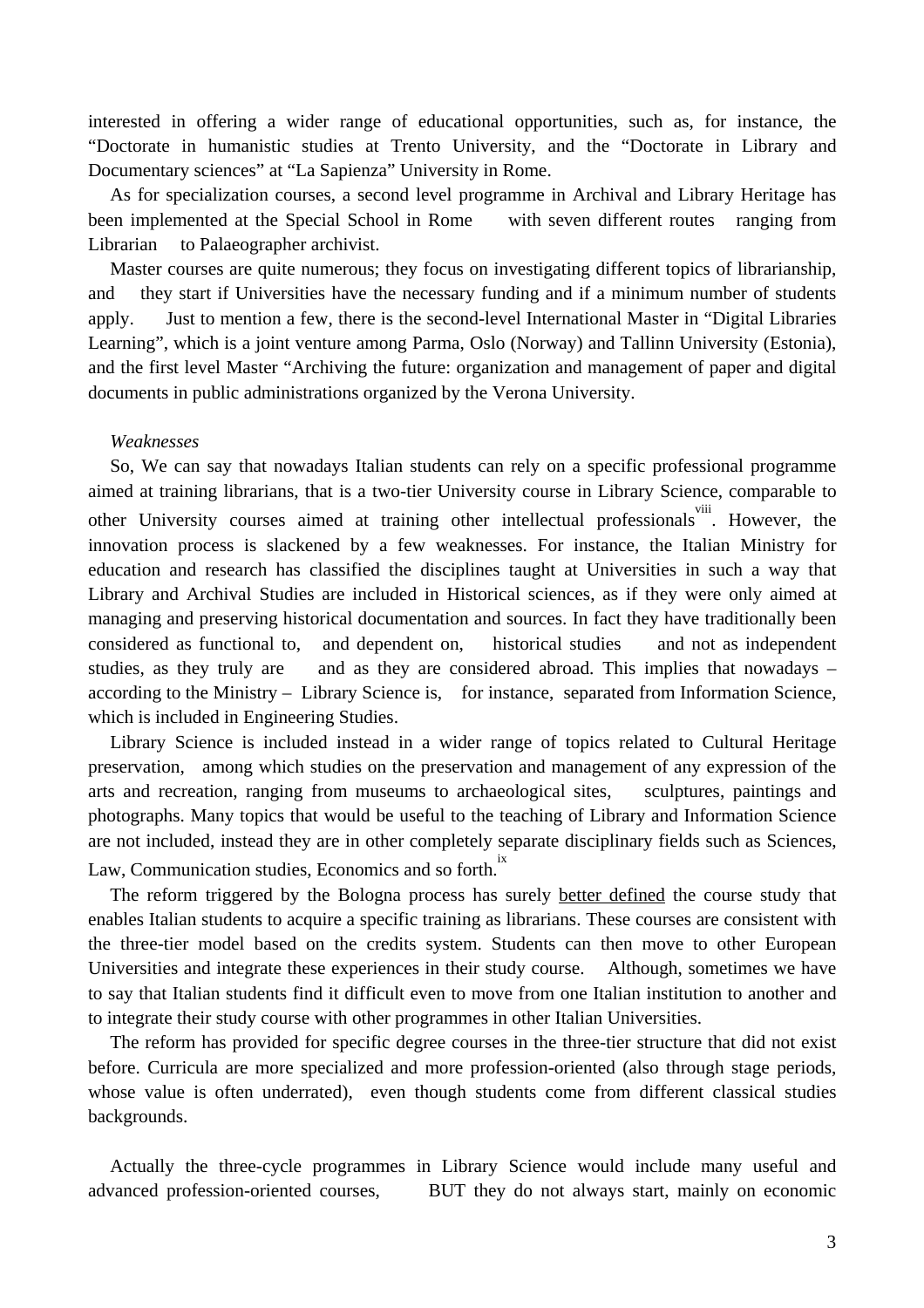grounds. The different Governments that have been ruling the country, keep cutting the budgets for research and higher education. Consequently, the courses taught in different degree programmes have to be cut too. The courses actually taught, therefore depend on economic and political cìrcumstànces. The most common are basic and general programmes, such as Archival, Bibliography, Library studies, Library management, History of printing material and press, Palaeography and Diplomatics, Informatics in Human studies.

Nevertheless the complexity of LIS studies has dramatically risen, because the technology and the growth of information and knowledge available, that modified the users' needs and, for library, the way to manage, spread, access and preserve the recorded knowledge.

Futhermore, all the advanced and specific features of LIS discipline and profession have to be dealt with in such basic and general programmes, whereas more specific topics, such as Theory and technique of cataloguing and classification, Digital library, Automated management of libraries, Information access and retrieval, Information management, and the like, should be separately taught.

The number of LIS courses triggered in our universities can be wider or reduced, for instance we can have only one course of Bibliography and Librarianship, but what matters is the content, what is taught in these courses, which often vary from university to university and often from course to course.

So We can't trigger new courses, and often we find it difficult to start new specific laboratories as well, although at no costs.

This is because universities can not hire new teachers, and at the same time because the requirements to offer new degree programs and courses, or to continue those already initiated, have become stricter, based on the number of teachers, students, and on the relationship between them,

However, I think that if we can't trigger new courses or seminars to make LIS teaching more competitive and current, we can't attract the interests of students for a good professional training and so increase their number.

The path has been sketched, but there is a need to follow up in order to increase the number of these programmes beside the basic courses and to substitute some of the non specific topics.

Moreover there is sometime still no possibility to compare, assess and accredit regularly the quality of courses, even though the implementation of "Lauree Magistrali" is a step in the right direction and, at least as far as the structure of library science specific courses is concerned, LIS courses can be now recognizable and in future measurable, before the reform they didn't. A nation wide University strategy for the teaching of library sciences would be needed however, in order to specify the minimum requirements for a University degree course to train all levels of librarians.

Finally, I'm wondering if, to overcome these weaknesses that limit our LIS routes, we can borrow from libraries the strategy that allows them to co-operate and deal the continuing crisis conditions and budget constraint, sharing through Library Networks their resources and making the most of their distinctive features and specialization of collection and services,

I'm wondering if, in the same way we can share our LIS university resources, teachers, classes and programmes, creating a co-operation among disciplinary fields that in Italy are traditionally